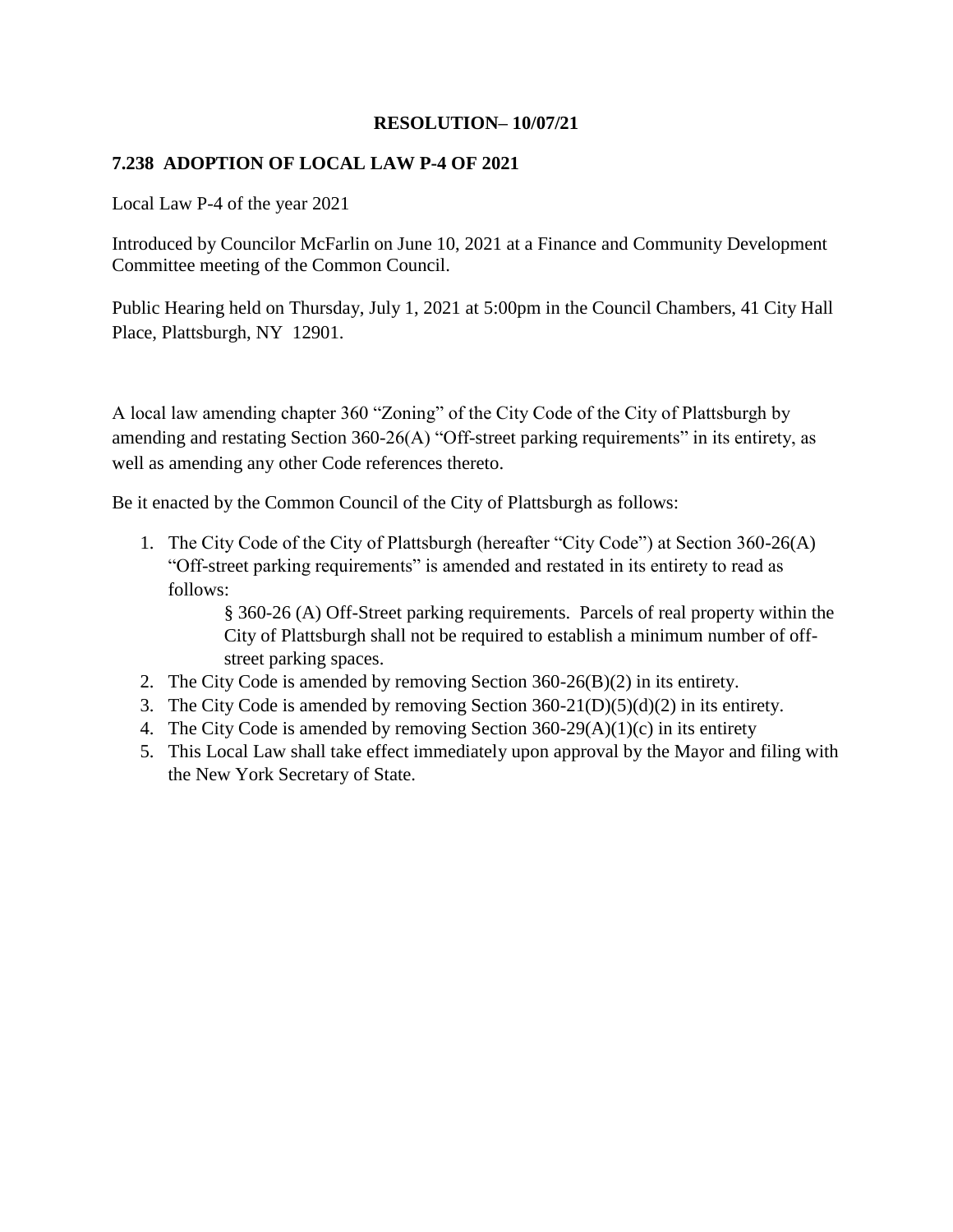# **7.239 AUTHORIZE TABLING FEE FOR 2021 TRINITY PARK SPOOKY STREET EVENT**

**WHEREAS**, The City of Plattsburgh will use Trinity Park to host a Spooky Street event on Saturday October 30 from 12PM-3PM where local businesses and organizations can set up a table and tent to distribute Halloween candy to event participants; and

**WHEREAS**, The City of Plattsburgh will charge a \$25 reservation fee for businesses and organizations to have a table in Trinity Park for this event; and

**WHEREAS**, The Community Engagement Coordinator will coordinate and complete any related ancillary tasks;

**NOW, THEREFORE, BE IT RESOLVED, The Common Council Authorizes the Mayor of Plattsburgh to execute all necessary documents/the following change order/the following contract.**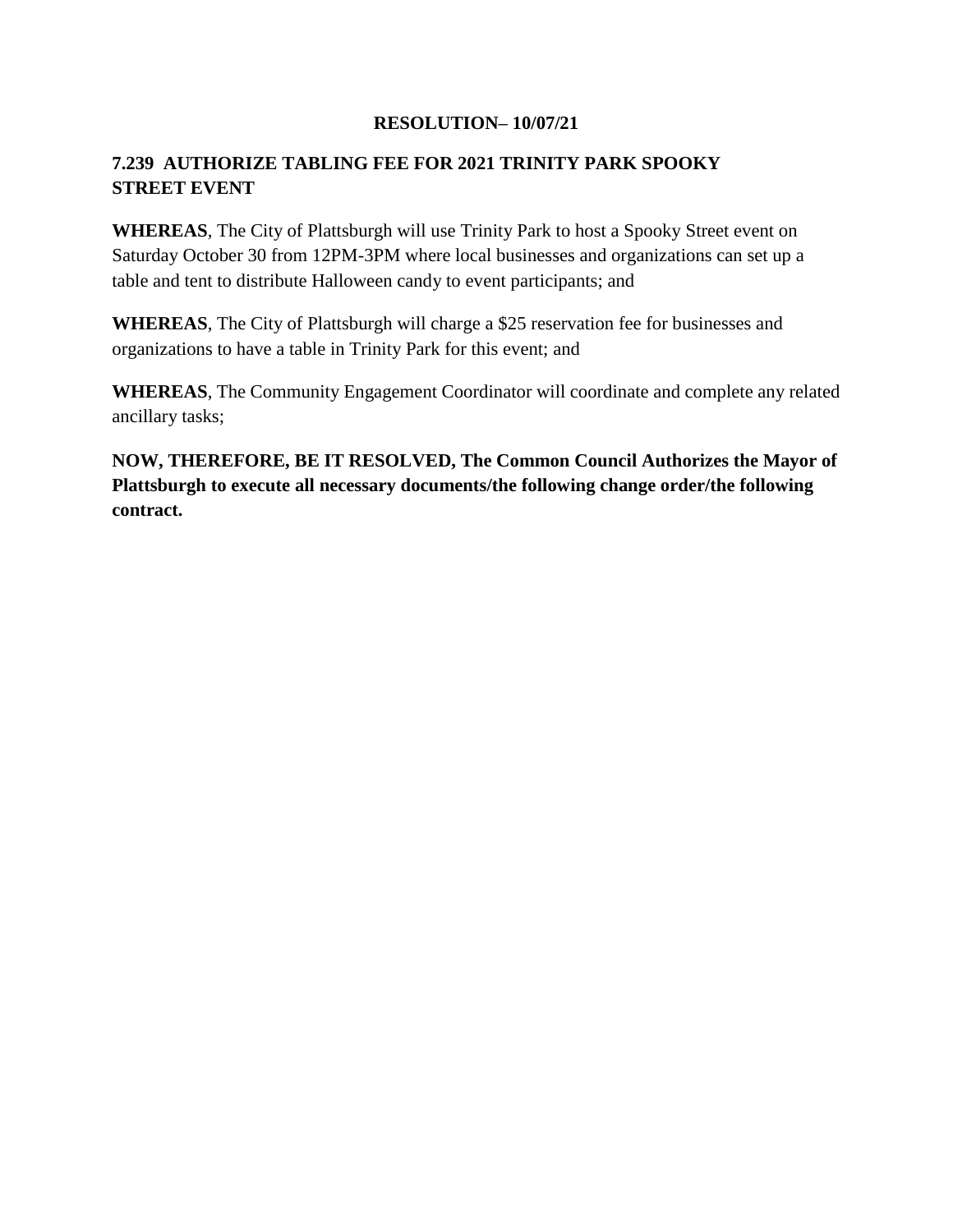# **7.240 AUTHORIZE BUDGET ADJUSTMENT – GENERAL FUND – MUNICIPAL BUILDINGS CONTRACT SERVICES AND UTILITIES**

**WHEREAS**, the 2021 General Fund budget does not make sufficient appropriations for the required annual maintenance for the City Hall elevator and the utility accounts; and

**WHEREAS**, City Clerk has requested to provide for the additional costs for performing the annual maintenance on the City Hall elevator in order to have it operating safely and for providing sufficient appropriations for the City Hall utilities in 2021;

## **NOW, THEREFORE, BE IT RESOLVED, the Common Council Authorizes the City Chamberlain to adjust the General Fund budget, as follows:**

| Increase: General Fund – Muni. Buildings Contract Svcs. 11620000-4430 \$ 2,500.00 |                          |            |
|-----------------------------------------------------------------------------------|--------------------------|------------|
| Increase: General Fund – Municipal Buildings Water                                | 11620000-4412 \$1,000.00 |            |
| Increase: General Fund – Municipal Buildings Sewer                                | 11620000-4413 \$ 200.00  |            |
| Decrease: General Fund – Appropriated Fund Balance                                | 1-0599                   | \$3,700.00 |

This entry is to provide appropriations in the General Fund for the unbudgeted costs to service the City Hall elevator for 2021, as well as, increase the appropriations for the utility accounts. The budget adjustment increases the General Fund Budget for 2021 by \$3,700.00 for the increase in appropriations and will decrease the General Fund unassigned unappropriated portion of the fund balance in 2021 by \$3,700.00.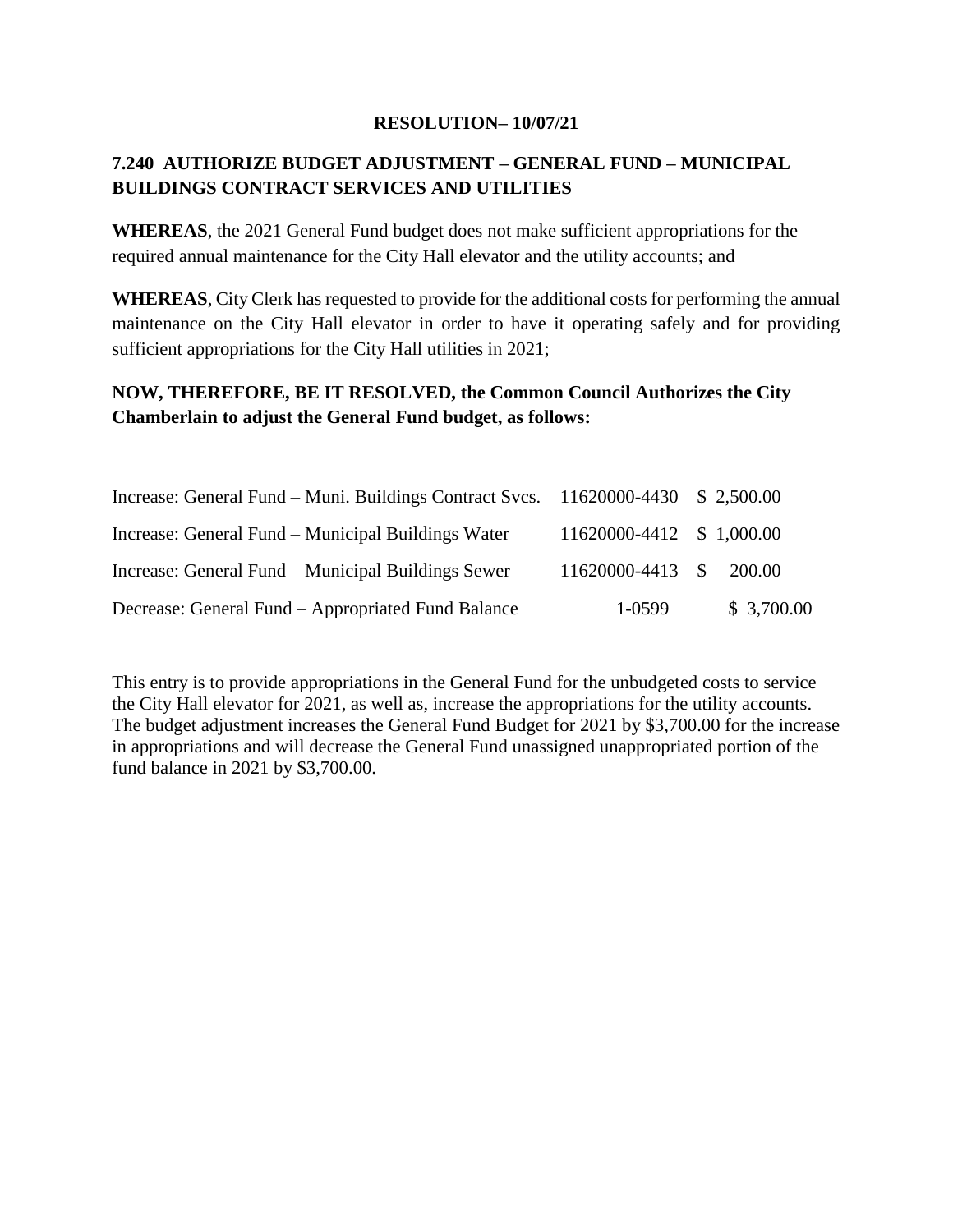# **7.241 EXTENDING WATER SUPPLY AGREEMENT WITH TOWN OF PLATTSBURGH MULTIMODAL FACILITY**

RESOLVED: In accordance with the request therefore the Common Council approves that the Mayor be authorized to sign an extension of Water Supply Agreement with the Town of Plattsburgh regarding tax map parcel 233.6-1-2.1.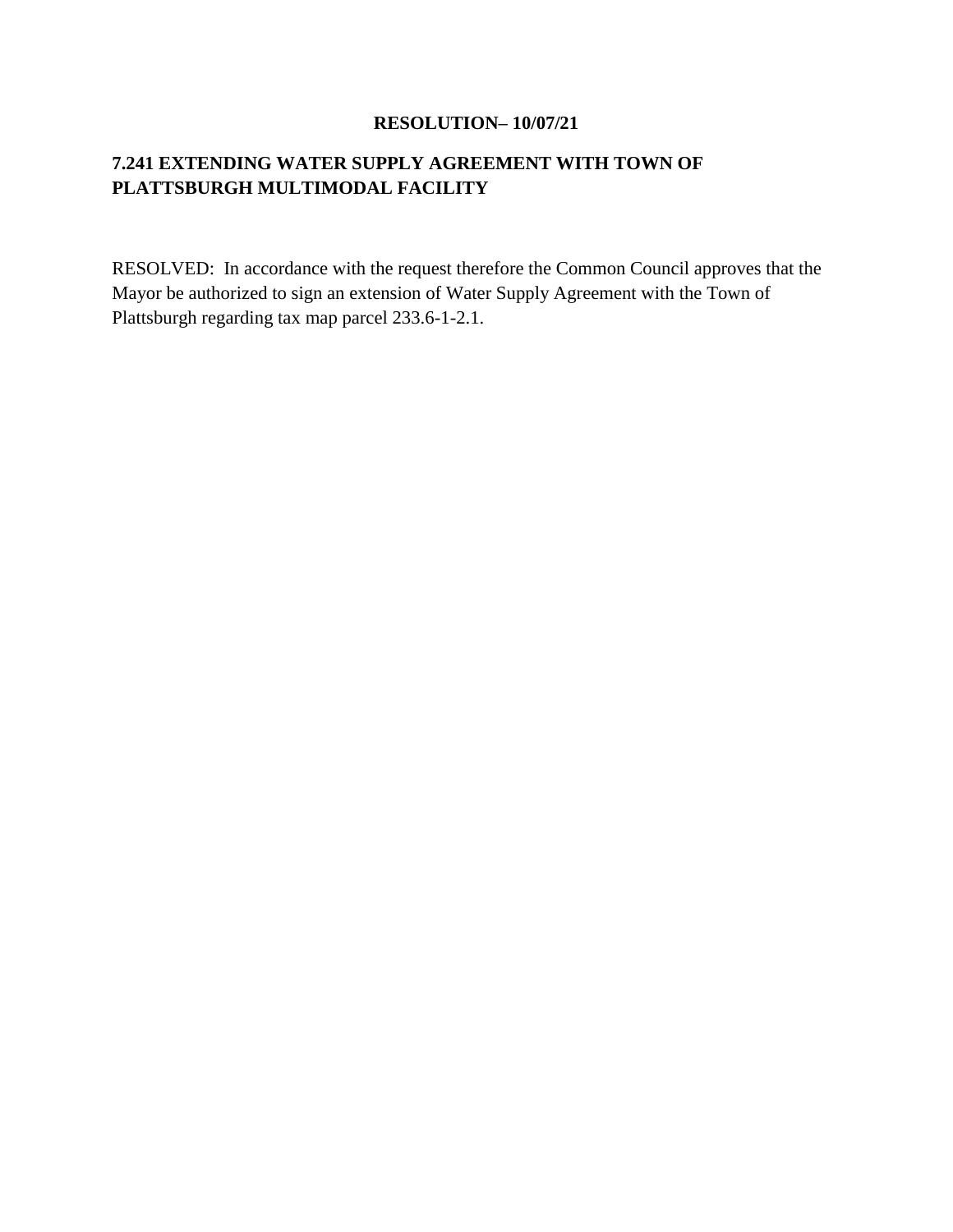## **7.242 RESOLUTION TITLE: APPROVE TRAVEL REQUESTS POLICE DEPARTMENT**

**1.** Request for two Police Department employees to attend the "2021 Mandatory Use of Force updates Training" from October 24-26, 2021, in Canton, NY. The total cost will not exceed \$487 and it will be expensed out of the Asset Forfeiture Fund. This is a required training for the Use of Force instructors to maintain compliance with New York State.

**2.** Request for one Police Department employee to attend the "Lead Firearms Instructor Zone 9 Police Academy Training" from October 12-14, 2021, in Cicero, NY. The total cost will not exceed \$547 and it will be expensed out of the Asset Forfeiture Fund and fully reimbursed by DCJS. This is a required training for the Firearms instructors to maintain compliance with New York State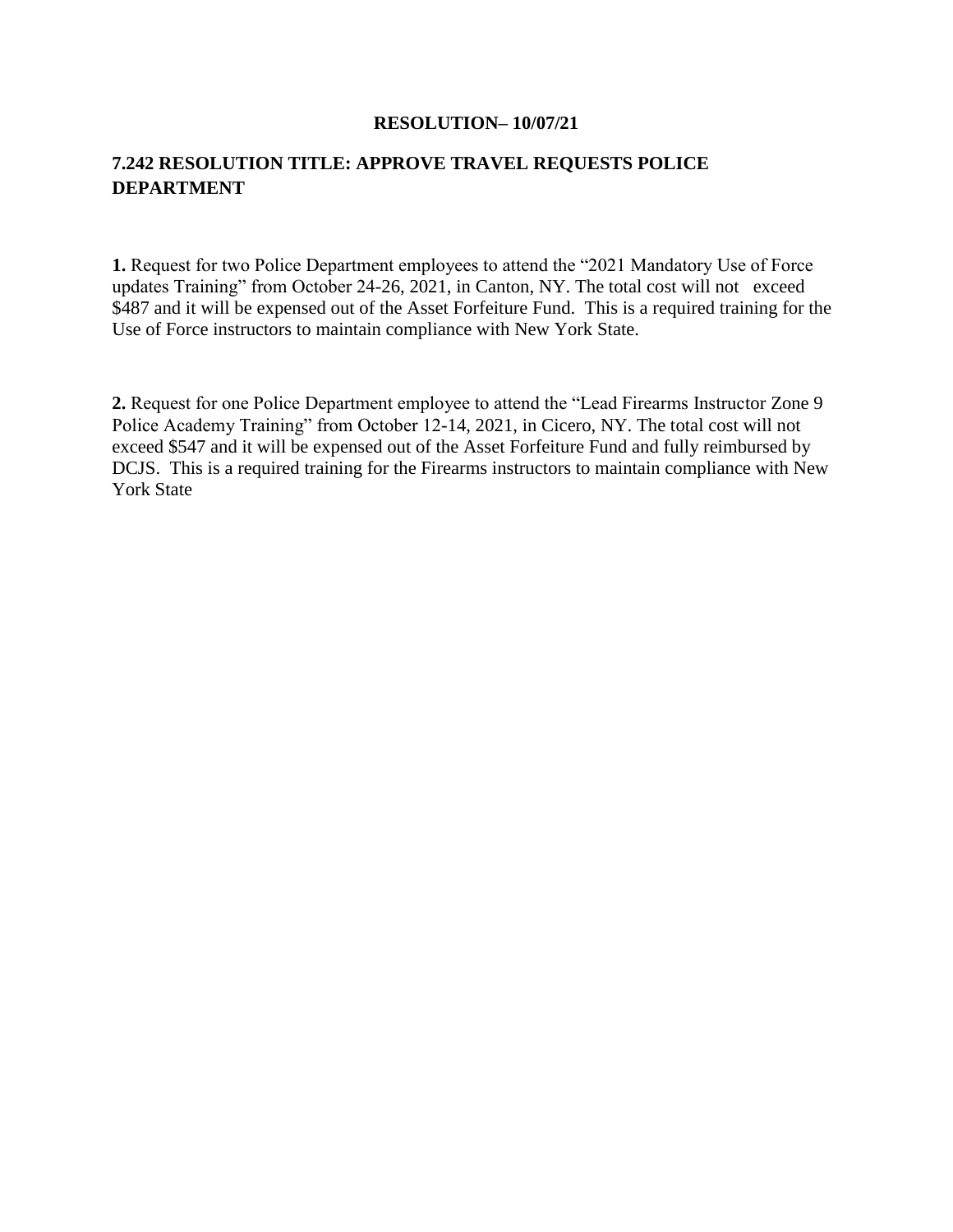## **7.243 AUTHORIZE BUDGET TRANSFER – GENERAL FUND UNDER-BUDGETED ACCOUNTS - POLICE**

**WHEREAS**, the 2021 General Fund budget makes appropriations for various costs in the police department; and

**WHEREAS**, the police are asking to transfer appropriations from accounts projecting a year-end surplus to accounts projecting year-end deficits for 2021;

## **NOW, THEREFORE, BE IT RESOLVED, the Common Council Authorizes the City Chamberlain to adjust the General Fund budget, as follows:**

It is being requested to adjust the 2021 General Fund Budget, as follows:

| Increase: General Fund – Police Overtime Payroll                 | 13120000-1200<br>\$54,000.00   |
|------------------------------------------------------------------|--------------------------------|
| Increase: General Fund – Police Separation Pay                   | 13120000-1500<br>\$45,000.00   |
| Increase: General Fund – Police Other Equipment                  | 13120000-2500<br>\$12,500.00   |
| Increase: General Fund – Police Motor Vehicle Repairs            | \$10,050.00<br>13120000-4452   |
| Increase: General Fund – Police Tech. $&$ Spec. Equip.           | 13120000-4330<br>\$5,000.00    |
| Increase: General Fund – Police Training $& Education$           | 13120000-4461<br>\$2,000.00    |
| Increase: General Fund – Police Water                            | 13120000-4412<br>\$1,600.00    |
| Increase: General Fund – Police Fees for Services                | 13120000-4440<br>\$1,400.00    |
| Decrease: General Fund – Police Motor Vehicles<br>17,050.00      | 13120000-2300<br>$\mathcal{S}$ |
| Decrease: General Fund – Police Technical Equipment<br>10,000.00 | $\mathcal{S}$<br>13120000-2400 |
| Decrease: General Fund – Police Regular Telephone<br>28,000.00   | 13120000-4414<br>\$            |
| Decrease: General Fund – Police Regular Payroll<br>76,500.00     | 13120000-1100<br>$\mathcal{S}$ |

To provide for the transfer of appropriations within the Police department budget from accounts carrying a surplus through year-end to accounts with current deficits and pending deficits based on cost trends. The budget adjustment will not increase the total General Fund budget for 2021.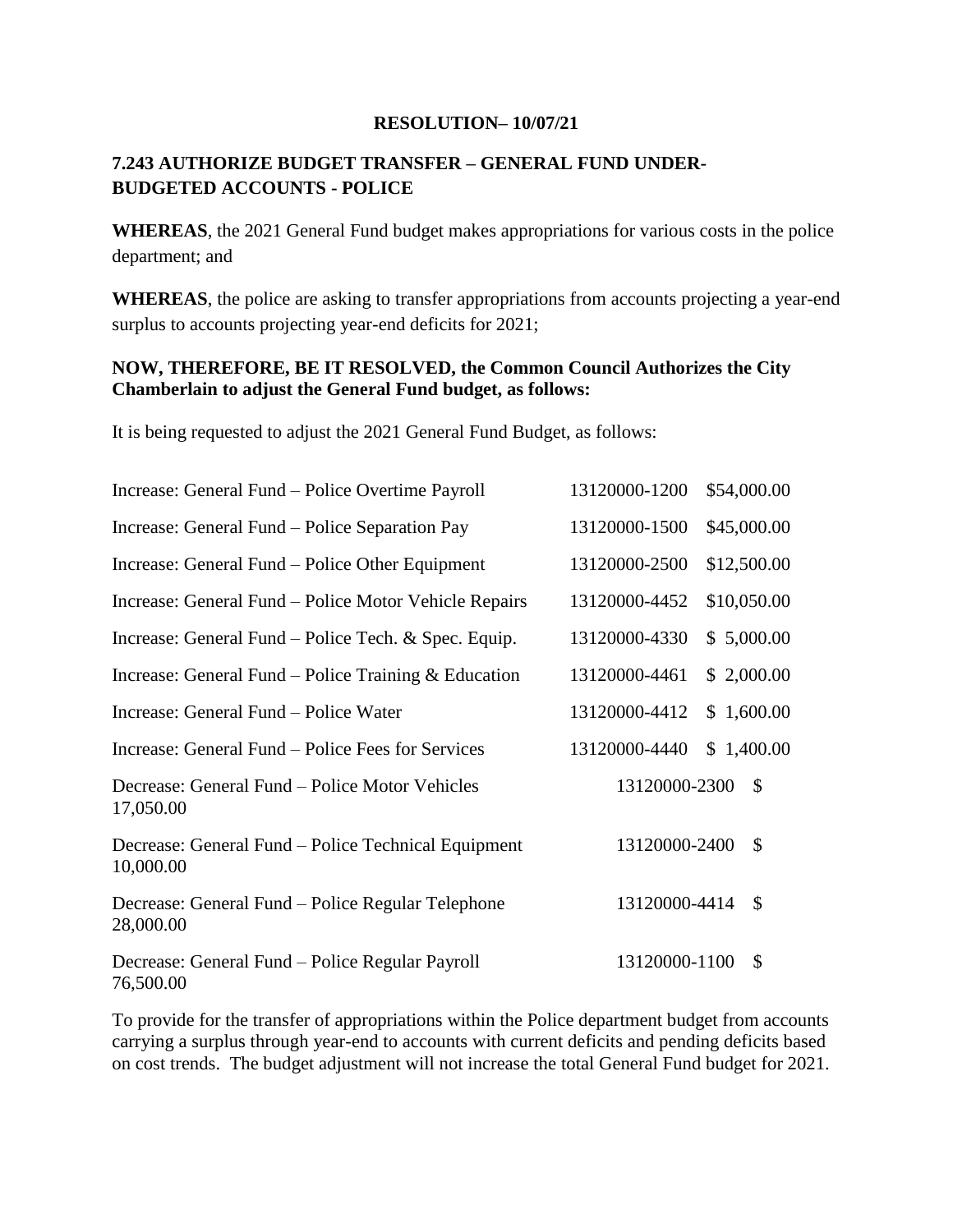## **7.244 AUTHORIZE BUDGET TRANSFER – GENERAL FUND UNDER-BUDGETED ACCOUNTS - FIRE**

**WHEREAS**, the 2021 General Fund budget makes appropriations for various costs in the fire department; and

**WHEREAS**, the fire chief is asking to transfer appropriations from accounts projecting a yearend surplus to accounts projecting year-end deficits and cover the rest with appropriated fund balance for 2021;

## **NOW, THEREFORE, BE IT RESOLVED, the Common Council Authorizes the City Chamberlain to adjust the General Fund budget, as follows:**

It is being requested to adjust the 2021 General Fund Budget, as follows:

| Increase: General Fund – Fire Overtime Payroll                       | 13410000-1200 |               | \$206,000.00  |
|----------------------------------------------------------------------|---------------|---------------|---------------|
| Increase: General Fund – Fire Separation Pay                         | 13410000-1500 |               | \$259,000.00  |
| Increase: General Fund – Fire Temporary Pay                          | 13410000-1300 |               | \$35,000.00   |
| Increase: General Fund – Fire Fees For Services                      | 13410000-4440 |               | \$29,000.00   |
| Increase: General Fund – Fire Materials $&$ Supplies                 | 13120000-4330 | \$            | 7,000.00      |
| Increase: General Fund – Fire Contract Services                      | 13120000-4430 | \$            | 7,000.00      |
| Increase: General Fund – Fire Water                                  | 13120000-4412 | \$            | 2,400.00      |
| Increase: General Fund – Fire Repairs to Equipment                   | 13120000-4450 | \$            | 1,500.00      |
| Increase: General Fund – Fire Vehicle Parts                          | 13410000-4321 | $\mathcal{S}$ | 1,000.00      |
| Increase: General Fund – Fire Print $& \text{Copy}$                  | 13120000-4431 | $\mathcal{S}$ | 700.00        |
| Decrease: General Fund – Fire Telephone<br>12,000.00                 | 13410000-4414 |               | $\mathcal{S}$ |
| Decrease: General Fund – Fire Regular Payroll<br>75,000.00           | 13120000-1100 |               | \$            |
| Decrease: General Fund – Unass., Unapp. Fund Balance<br>\$461,600.00 | 1-0599        |               |               |

To provide for the transfer of appropriations within the Fire department budget from accounts carrying a surplus through year-end to accounts with current deficits and pending deficits based on cost trends, as well, appropriating an additional \$461,600 of unassigned unappropriated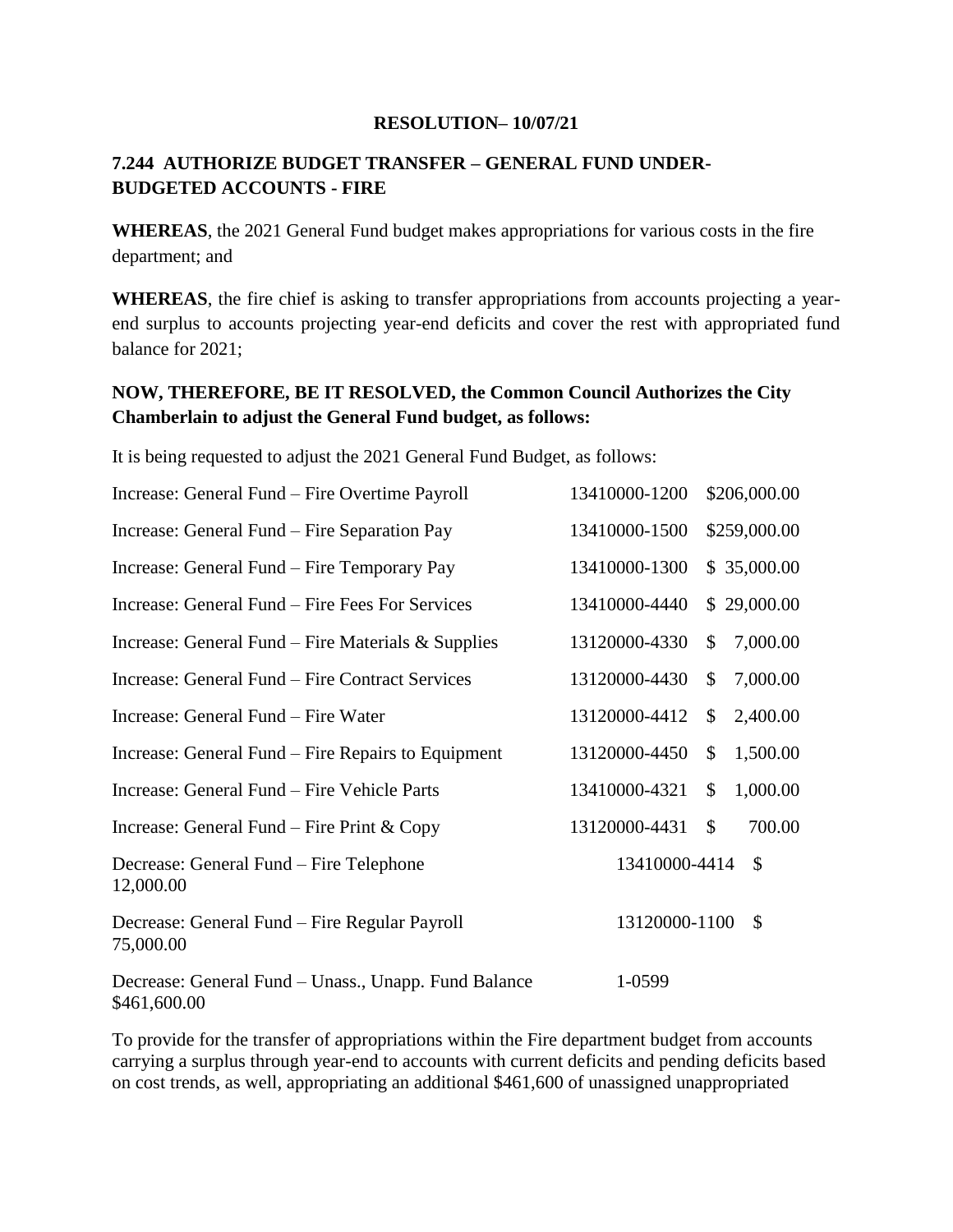General Fund, fund balance. The budget adjustment will increase the total General Fund budget for 2021 by that \$461,600.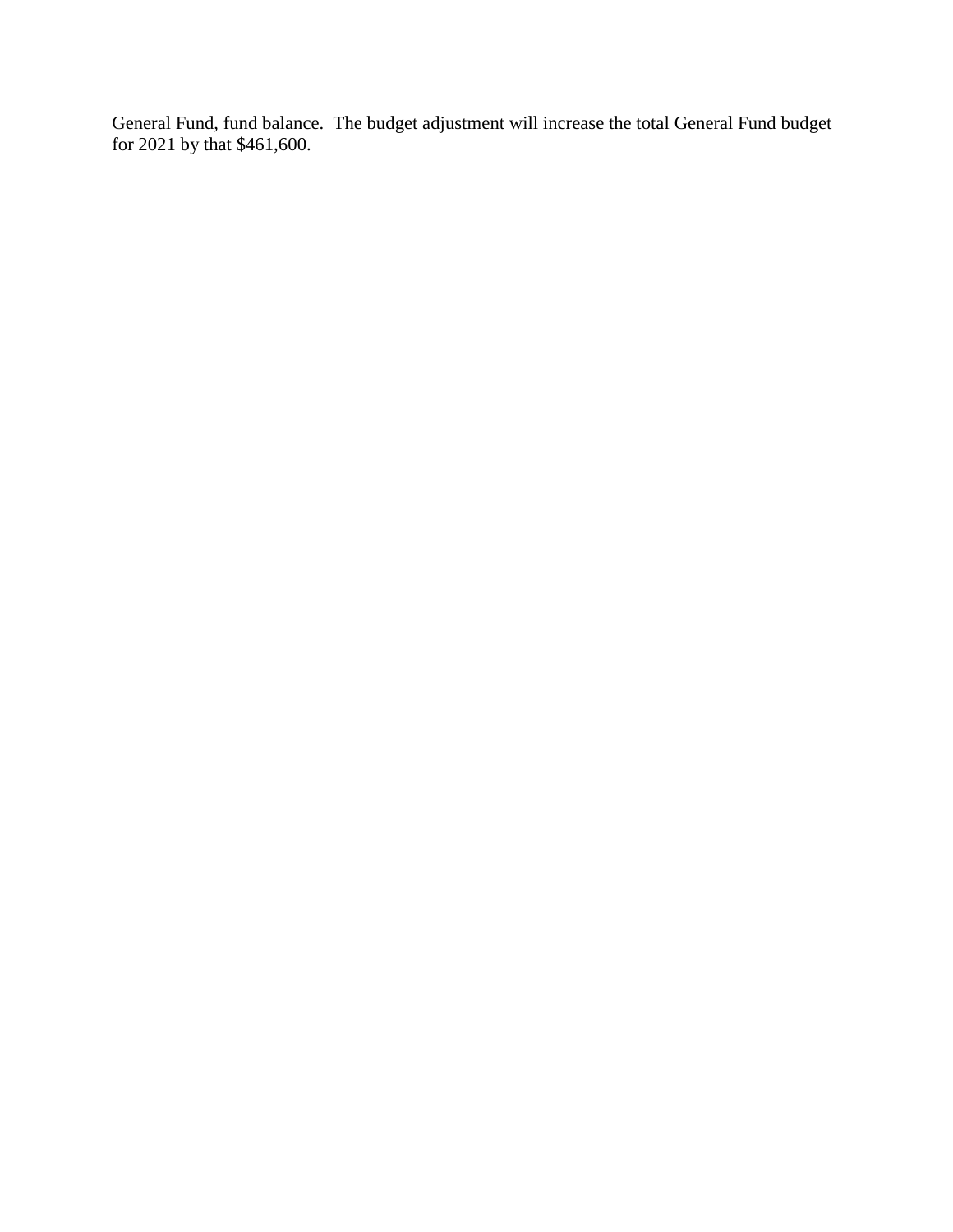## **7.245 AUTHORIZE CAPITAL RESERVE FUND ESTABLISHMENT – REC COMPLEX FUND**

**WHEREAS**, the Rec Complex Fund has need of a Capital Reserve to fund capital project improvements for the Rec Complex facilities; and

**WHEREAS**, the Mayor is requesting to establish a capital reserve in the Rec Complex Fund for the fiscal year 2021 and beyond;

### **NOW, THEREFORE, BE IT RESOLVED, the Common Council Authorizes the establishment of the Rec Complex Capital Reserve Fund, as follows:**

RESOLVED, that pursuant to Section 6-c of the General Municipal Law, as amended, there is hereby established a capital reserve fund to be known as the "Rec Complex Capital Reserve Fund" (hereinafter "Reserve Fund"). The purpose of this Reserve Fund is to accumulate moneys to finance the cost of a type of capital improvement. The type of capital improvements to be financed from the Reserve Fund is the construction or reconstruction of Rec Complex facilities for future recreation program development.

FURTHER RESOLVED, that the City of Plattsburgh City Chamberlain ("Chamberlain") is hereby directed to deposit and secure the moneys of this Reserve Fund in the manner provided by Section 10 of the General Municipal Law. The City of Plattsburgh Common Council ("Council") and the Chamberlain may invest the moneys in the Reserve Fund in the manner provided by Section 11 of the General Municipal Law, and consistent with the investment policy of the City of Plattsburgh. Any interest earned or capital gains realized on the moneys so deposited or invested shall accrue to and become part of the Reserve Fund.

FURTHER RESOLVED, that the Chamberlain shall account for the Reserve Fund in a manner which maintains the separate identity of the Reserve Fund and shows the date and amount of each sum paid into the fund, interest earned by the fund, capital gains or losses resulting from the sale of investments of the fund, the amount and date of each withdrawal from the fund and the total assets of the fund, showing cash balance and a schedule of investments, and shall, at the end of each fiscal year, render to the Council a detailed report of the operation and condition of the Reserve Fund. Except as otherwise provided by law, expenditures from this Reserve Fund shall be made only for the purpose for which the Reserve Fund is established. No expenditure shall be made from this Reserve Fund without the approval of this governing board and such additional actions or proceedings as may be required by Section 6-c of the General Municipal Law or any other law, including a permissive referendum if required by subdivision 4 of Section 6-c.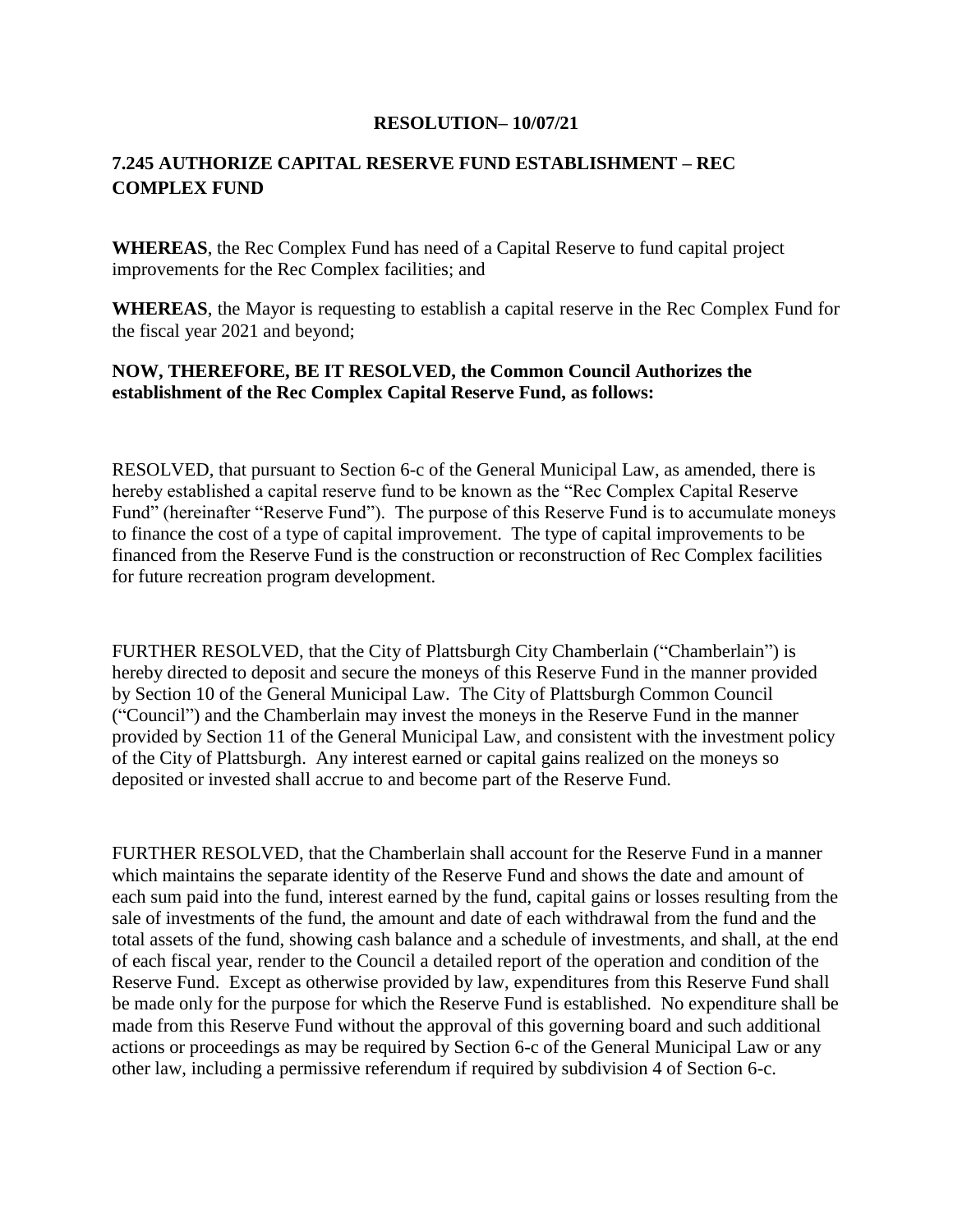# **7.246 AUTHORIZE BUDGET ADJUSTMENT – REC COMPLEX FUND ESTIMATED REVENUES AND CAPITAL RESERVE TRANSFER**

**WHEREAS**, the 2021 Rec Complex Fund budget does not contain estimated revenues for or make appropriations for sale of the Chaplin House and transfer of the proceeds to a capital reserve in the Rec Complex Fund; and

**WHEREAS**, the City Chamberlain is requesting to adjust the rec Complex 2021 budget to include estimated revenues and appropriate for the unbudgeted transfer of the proceeds from sale of the Rec Complex property in the fiscal year 2021;

## **NOW, THEREFORE, BE IT RESOLVED, the Common Council Authorizes the City Chamberlain to adjust the Rec Complex Fund budget, as follows:**

| Increase: Rec Complex Fund – Transfer to Capital Reserve      | 29560000-9000 \$148,715.00 |  |
|---------------------------------------------------------------|----------------------------|--|
| Increase: Rec Complex Fund – Sale of Property<br>\$148,715.00 | 00002127-2650              |  |

To provide for the estimated revenue received for sale of the Chaplin's House from the Rec Complex Fund and to appropriate those funds for transfer to the Rec Complex Capital Reserve. The budget adjustment increases the Rec Complex Fund budget for estimated revenues and appropriations in 2021 by \$148,715.00.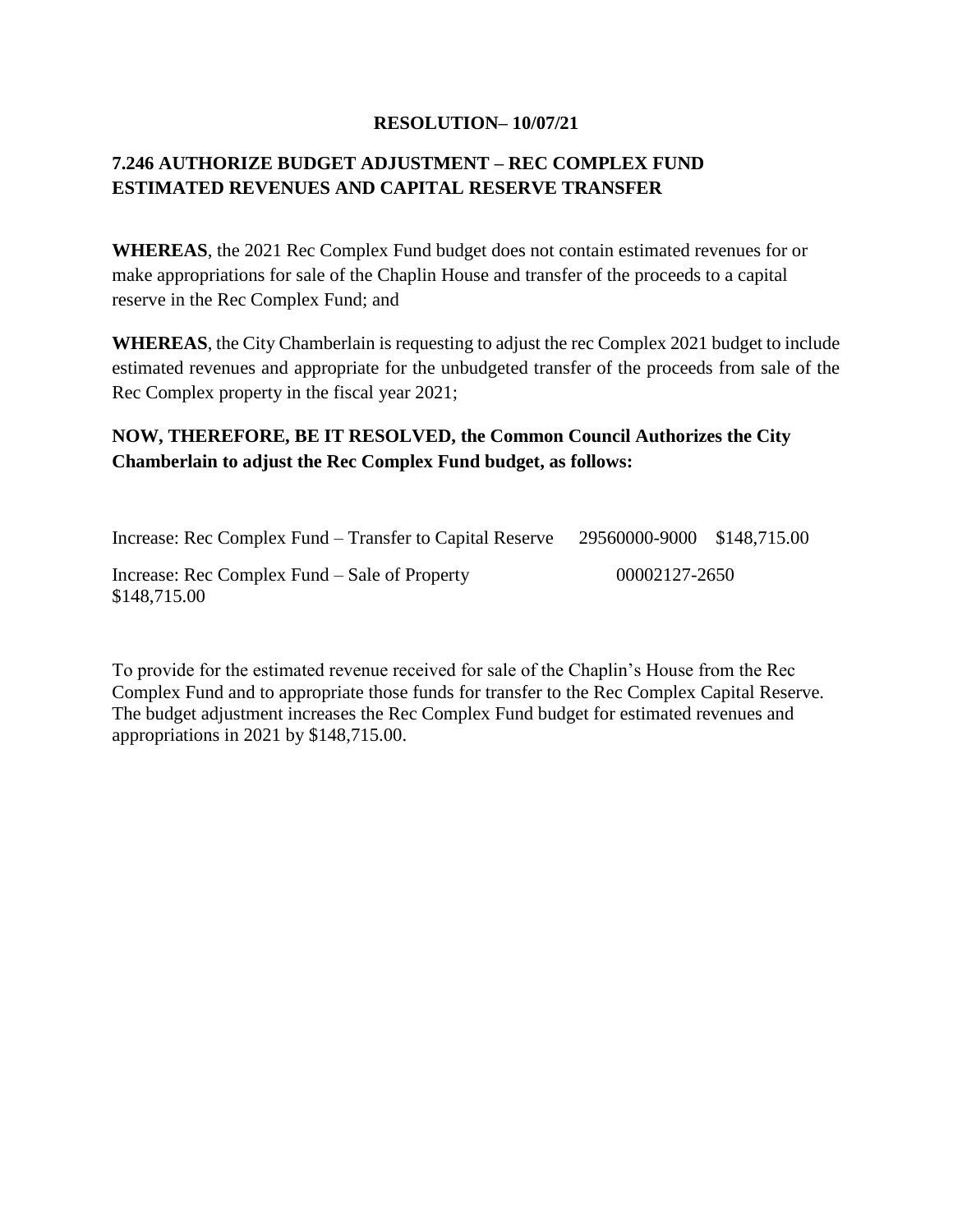## **7.247 AUTHORIZE RIGHT OF ENTRY PROPERTY LICENSE AGREEMENT – HARBOR VIEW**

WHEREAS, Harbor View desires to enter the License Area to cut and remove scrub brush, striped maples, young poplars and other woody stemmed vegetation no greater than 2" diameter at breast height ("dbh") located on the property paralleling that of the Condominiums at Harbor View (hereafter "Tree Line Work"). The intent is to preserve window views of the lake while avoiding clear cutting and also avoiding removing any mature trees which may cause erosion of the lake shore area, banks, or impact the structural integrity of the rail lines.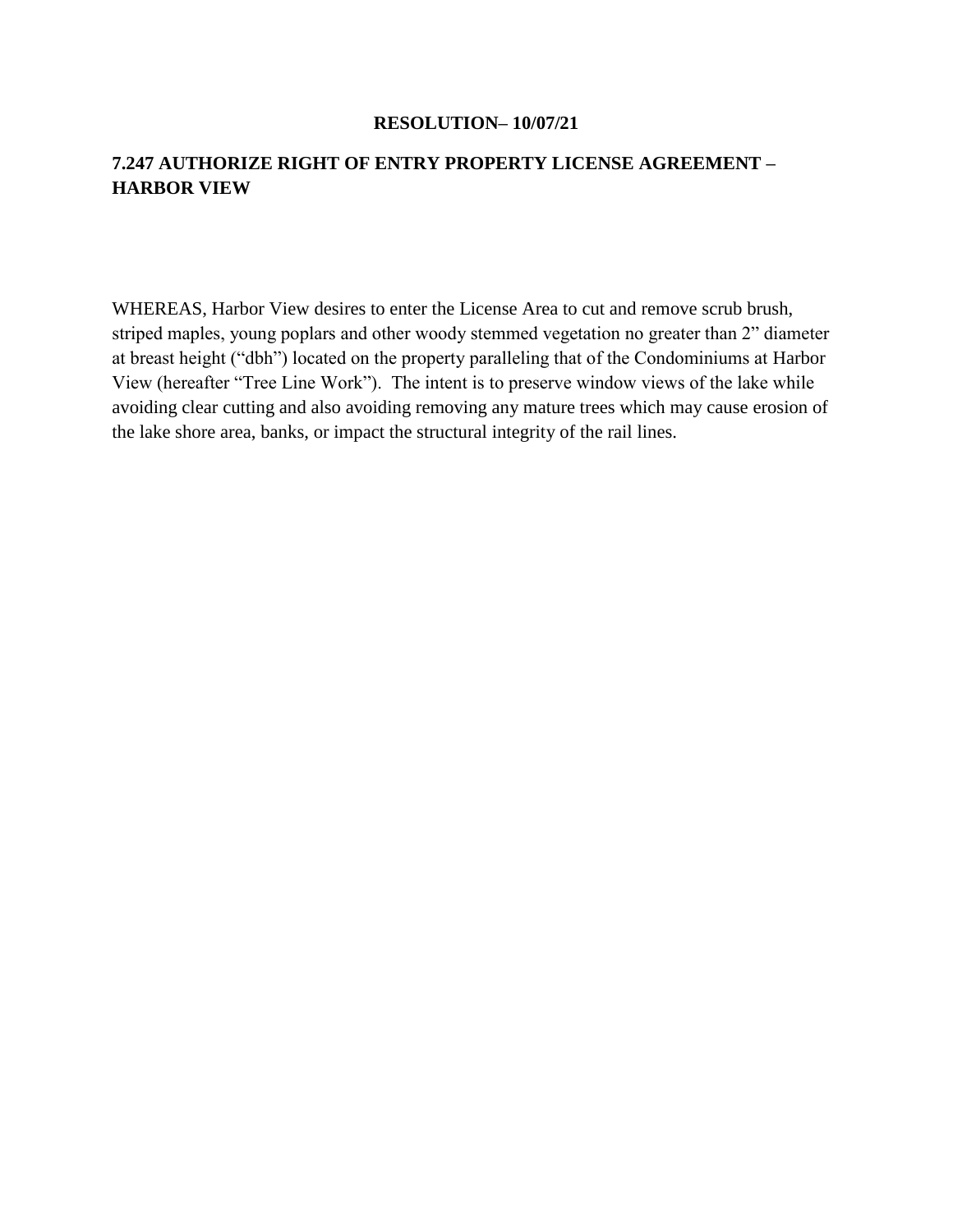## **7.248 RESOLUTION TITLE: AUTHORIZE EVALUATION OF GREEN STREET**

**WHEREAS**, Vehicular and pedestrian use of Green Street has increased over the years; and

**WHEREAS**, Increased activity on Harborside will likely increase that activity further; and

**WHEREAS**, A significant component of the traffic is related to activities at the Water Resource Recovery Facility including treating hauled wastes that generate over \$1,000,000 in revenue;

**WHEREAS**, The City desires to have safe, sustainable, and efficient ingress and egress along this route;

**NOW, THEREFORE, BE IT RESOLVED, The Common Council Agrees to and Authorizes the execution of Amendment #1, dated September 9, 2021, to the City's agreement with Barton & Loguidice for completion of the Harborside Master Plan proposal to evaluate alternatives to accomplishing this. Funding for the work included in Amendment #1's scope of services is to be provided by Capital Project H8130.64.**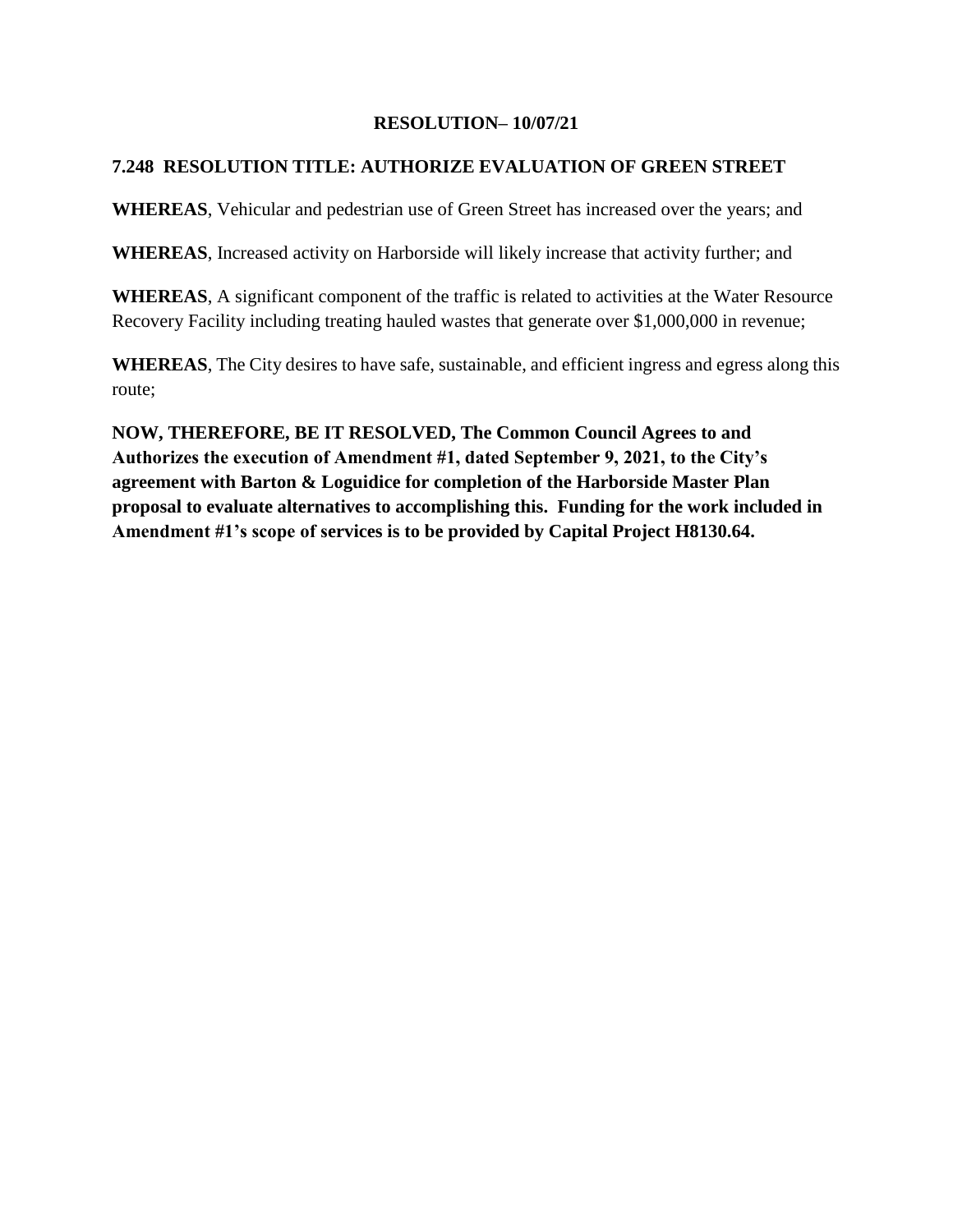# **7.249 RESOLUTION TITLE: AUTHORIZE HYDROSOURCE ASSOCIATES HYDROGEOLOGIC CONSULTING AGREEMENT**

**WHEREAS**, A Water Supply Well Field is being developed to enhance the redundancy, resiliency, robustness, and reliability of the City water supply; and

**WHEREAS**, A production well is being constructed and will need appropriate development, analysis, testing, and regulatory permitting; and

**WHEREAS**, Hydrogeology consulting services are needed to perform this work;

# **NOW, THEREFORE, BE IT RESOLVED, The Common Council Agrees to and Authorizes the execution all necessary documents for HydroSource Associates proposal dated July 30, 2021**

Source of Funds: Water System Improvements Capital Project H 8320.79.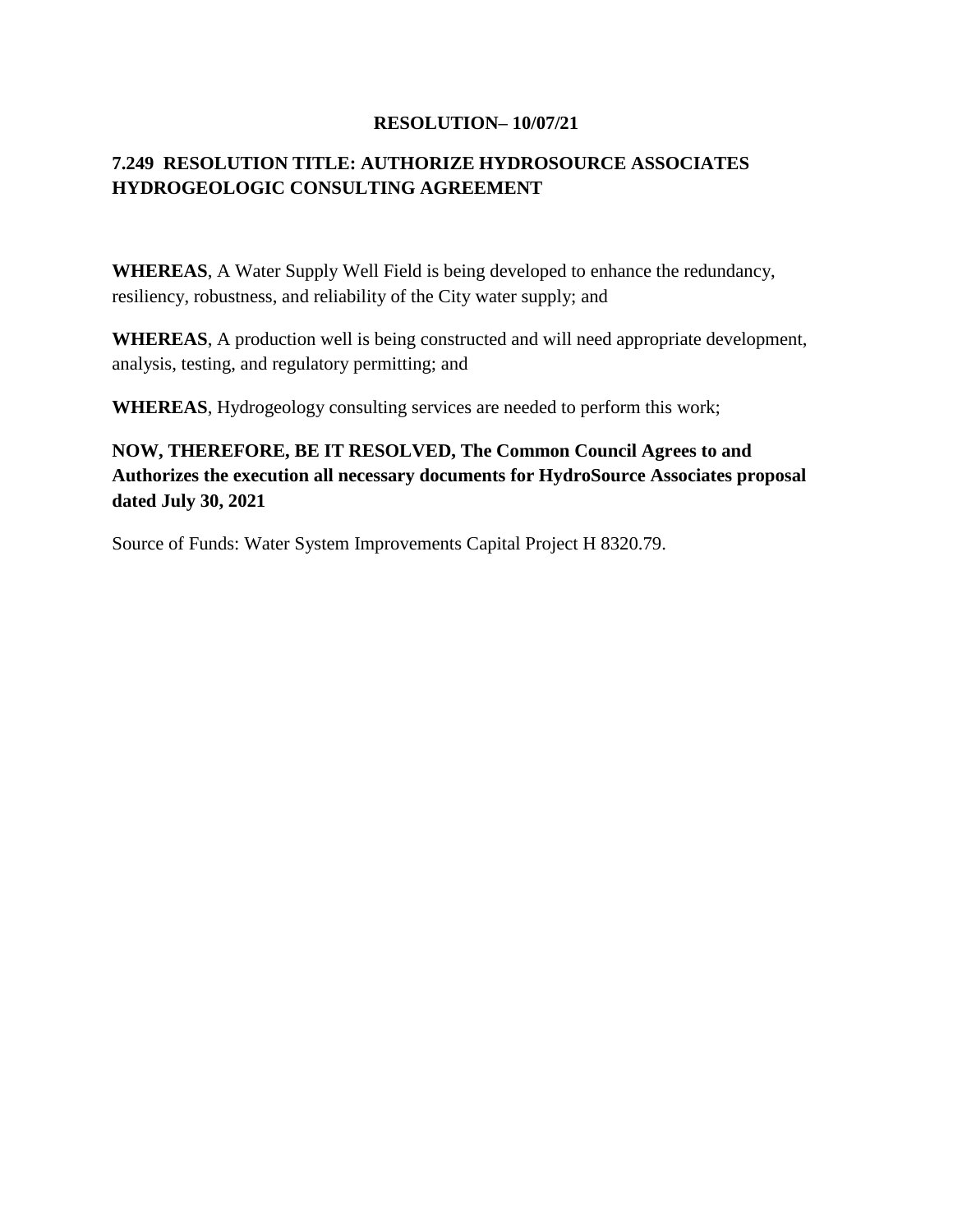### **7.250 AUTHORIZE SEWER SYSTEM ANALYSIS**

**WHEREAS**, The City Sewer Collection System has Combined Sewer Overflows (CSOs); and

**WHEREAS**, The Collection System also conveys revenue generating wastewater from outside the City from the Town of Plattsburgh, including the Reeves Lane property that is being annexed into the City,

**WHEREAS**, A better understanding of the collection system is needed in order to properly convey existing and future sewer flow in a manner that is sustainable, regulatory compliant, and protective of public health and the environment,

# **NOW, THEREFORE, BE IT RESOLVED, The Common Council Agrees to and Authorizes the execution all necessary documents for CDM Smith proposal dated September 14, 2021:**

The Source of Funds will be a wastewater capital project.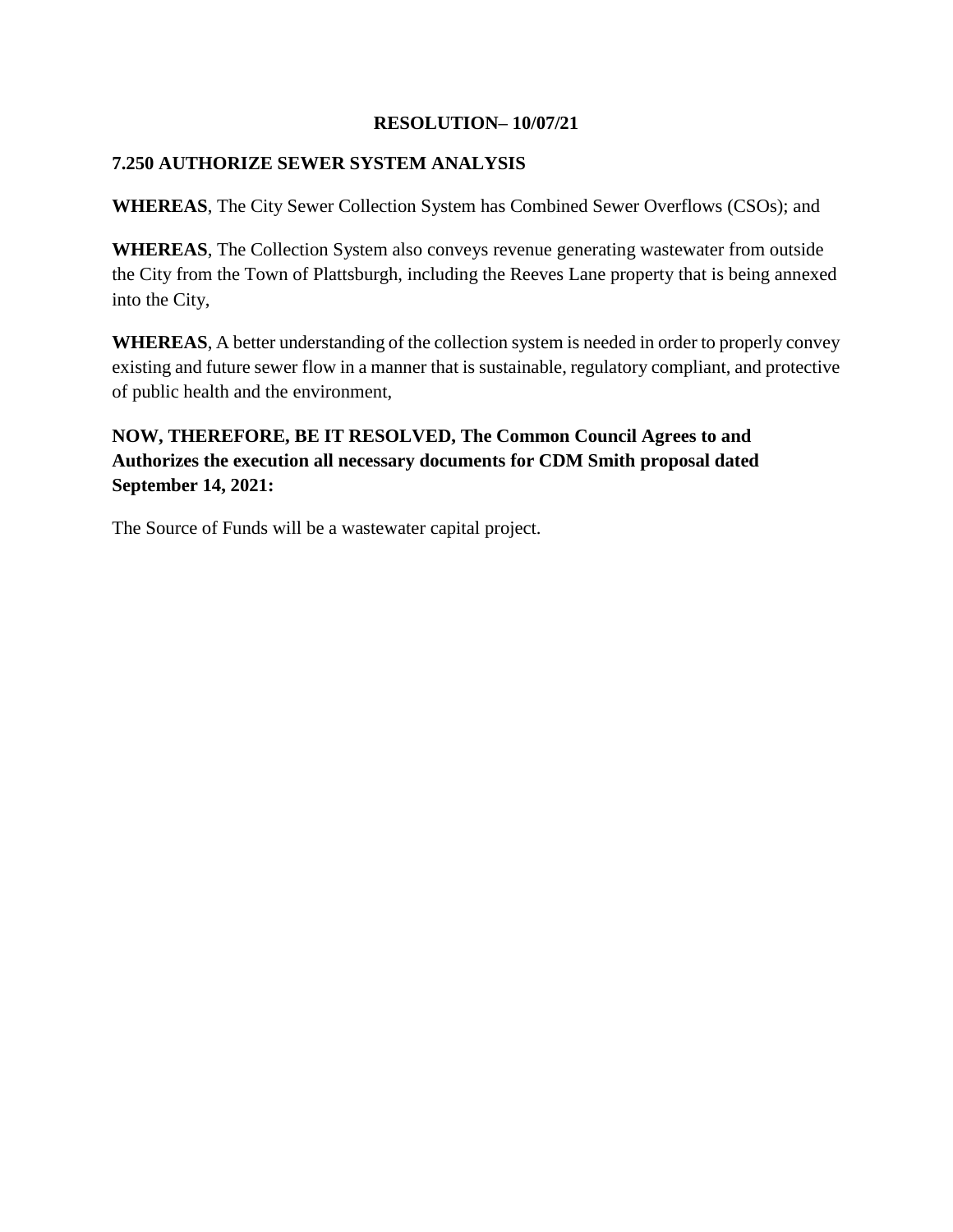## **7.251 APPROVAL OF PMLD WHEELING OPERATING INSTRUCTION**

**BE IT RESOLVED:** That the Plattsburgh MLD Wheeling Operating Instruction has been reviewed and is on file at MLD Offices.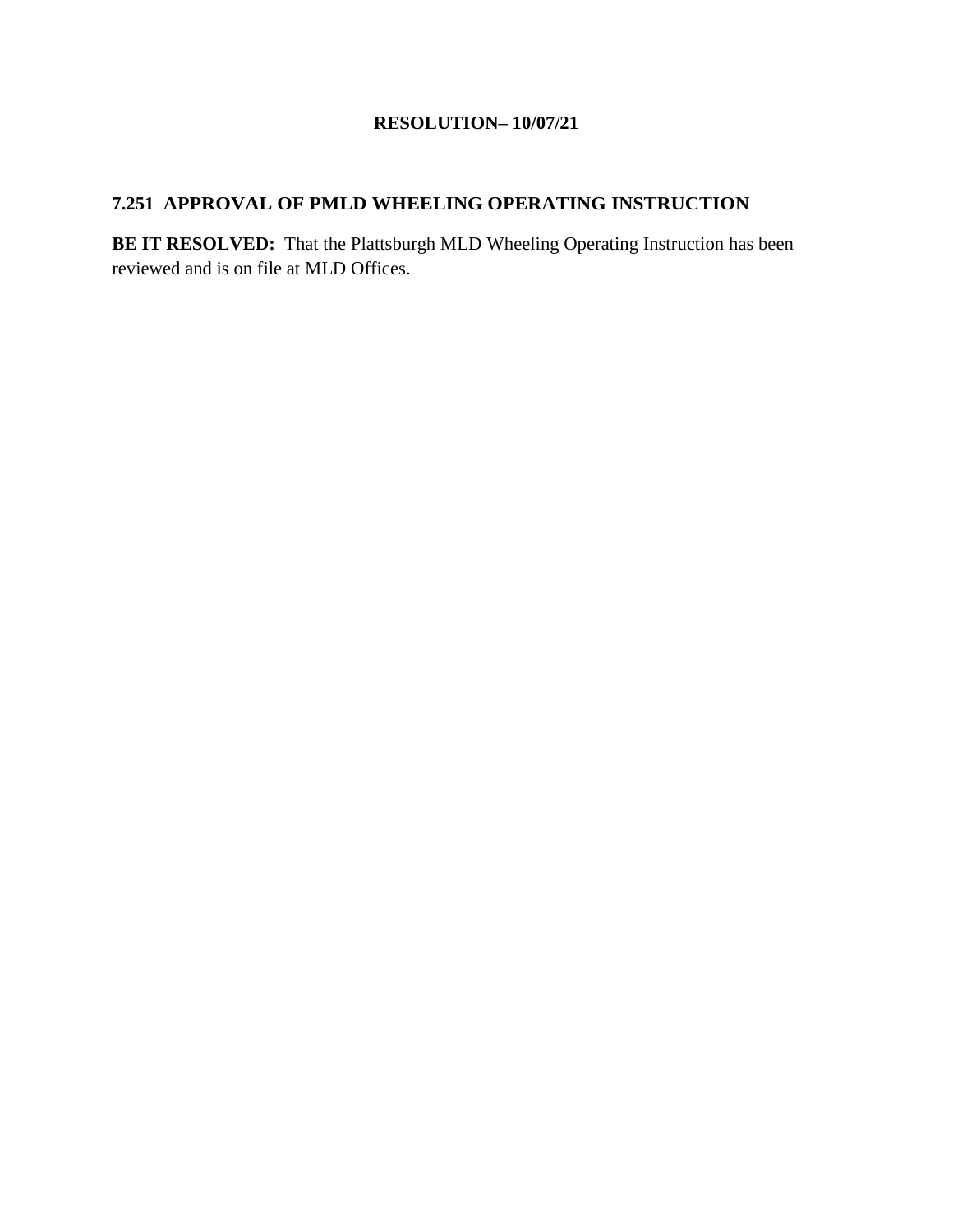## **7.252 AUTHORIZING MLD TO AWARD BIDS**

**1. BE IT RESOLVED:** In accordance with the request therefore the MLD Board approves MLD to award for PMLD contract through State/County Contract for a F450 dump truck to Van Bortel Ford, East Rochester, NY in the amount of \$73,144.47**.**

**2. BE IT RESOLVED:** In accordance with the request therefore the MLD Board approves MLD to award for PMLD Bid #2021-8-2 " 60 Foot Hybrid Aerial Truck with Line Service Body" to Terex Utilities, Inc., Watertown, SD in the amount of \$332,296.00.

**3. BE IT RESOLVED:** That No bids were received for PMLD Bid #2021-8-1 "Transformer Oil Liquid Screen and Gas Analysis testing. MLD intends with the MLD Board's permission to advertise it, again.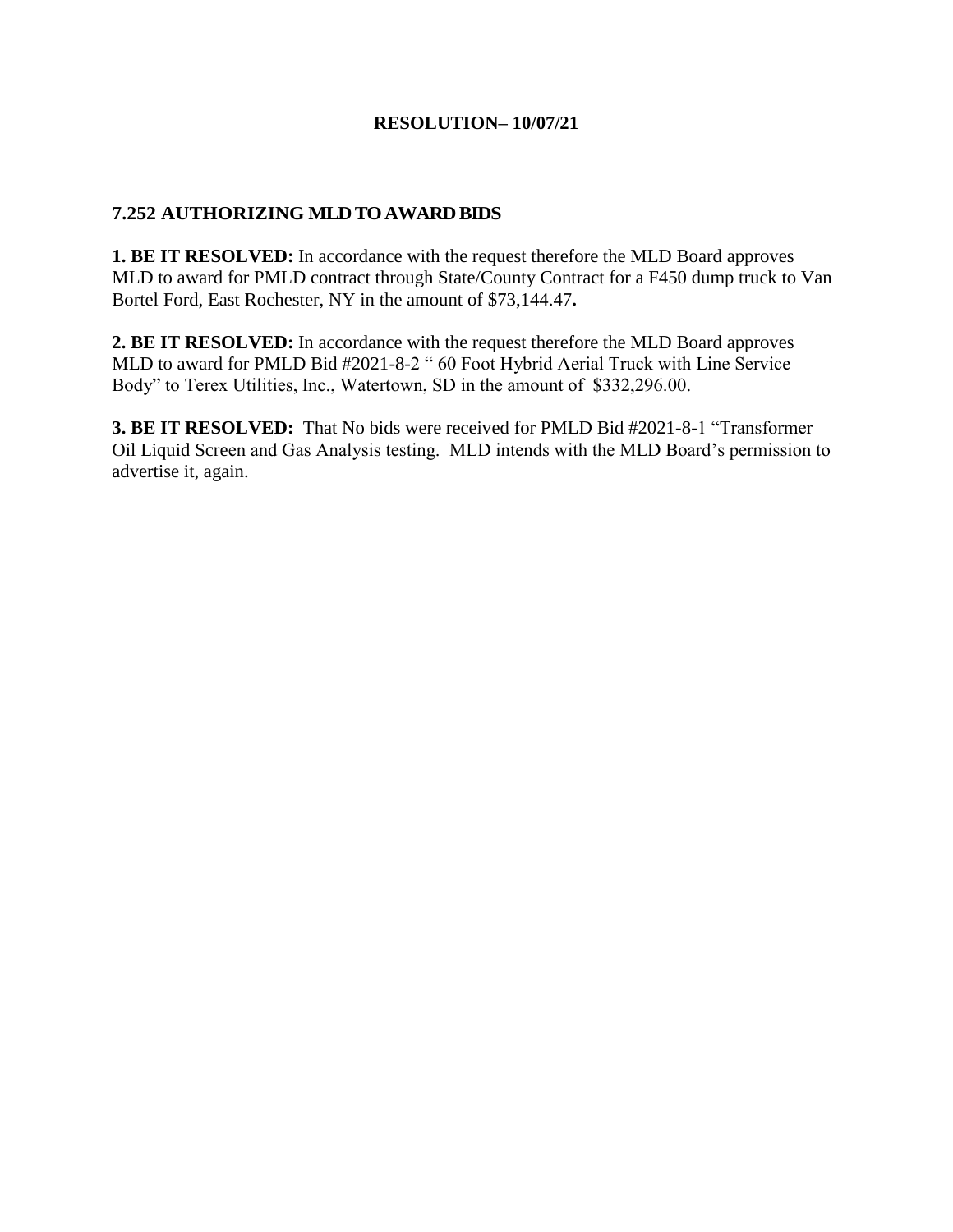### **7.253 AUTHORIZING MLD TO ADVERTISE FOR BIDS**

**1. BE IT RESOLVED:** In accordance with the request therefore the MLD Board approves MLD to advertise for bids for PMLD Bid #2021-10-1 "Wooden Utility Poles**".** Bid opening date is November 2, 2021 at 11:00 am in the Common Council Chambers.

**2. BE IT RESOLVED:** In accordance with the request therefore the MLD Board approves MLD to advertise for bids for PMLD Bid #2021-8-1 "Transformer Oil Liquid Screen and Gas Analysis Testing". Bid opening date is November 2, 2021 at 11:05 am in the Common Council Chambers.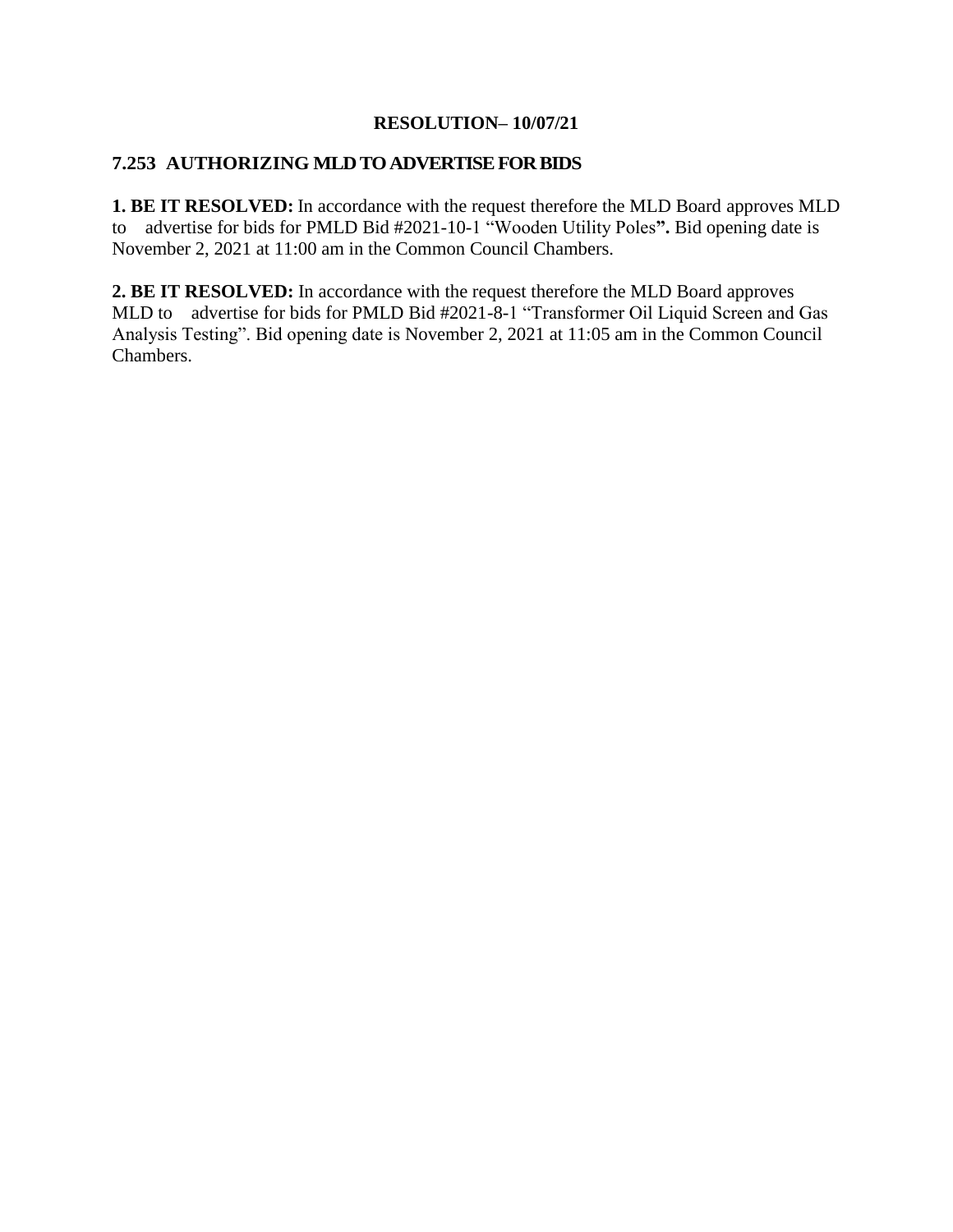## **7.254 AUTHORIZING MLD TO WRITE-OFF UNPAID FINAL BILLS AS REQUIRED BY THE NEW YORK DEPARTMENT OF PUBLIC SERVICE REGULATIONS.**

**1. BE IT RESOLVED:** In accordance with the request therefore the MLD Board approves MLD to write-off unpaid final bills from September 2020 in the total amount of \$3,376.48. The percentage of write-offs for this period is .34%. The recovered amount for this period is \$1,492.02.

**2. BE IT RESOLVED:** In accordance with the request therefore the MLD Board approves MLD to write-off unpaid final bills from October 2020 in the total amount of \$5,797.64. The percentage of write-offs for this period is .54%. The recovered amount for this period is \$1,505.30.

**3. BE IT RESOLVED:** In accordance with the request therefore the MLD Board approves MLD to write-off unpaid final bills from November 2020 in the total amount of \$1,317.44. The percentage of write-offs for this period is .10%. The recovered amount for this period is \$346.32.

**4. BE IT RESOLVED:** In accordance with the request therefore the MLD Board approves MLD to write-off unpaid final bills from December 2020 in the total amount of \$6,389.18. The percentage of write-offs for this period is .33%. The recovered amount for this period is \$587.91.